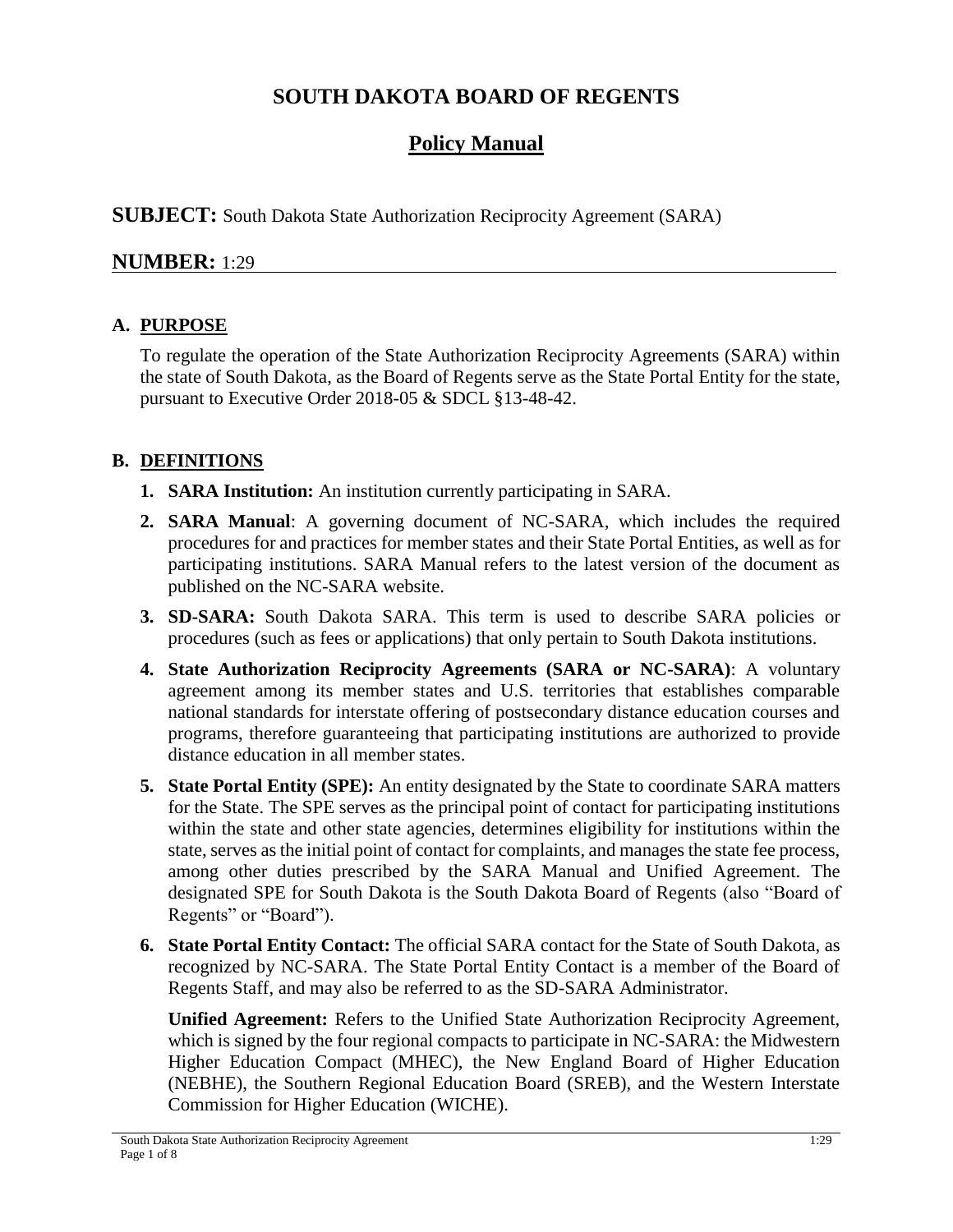## **C. POLICY**

#### **1. Institutional Participation in SARA**

- 1.1. Eligibility
	- 1.1.1. Institutions that operate from a principal campus or central administrative unit domiciled in South Dakota may apply to the South Dakota State Portal Entity to participate in SARA, therefore authorizing the institution to provide distance education programming to students located in other SARA member states. Institutions must meet the eligibility criteria as described in the SARA Manual.
- 1.2. Application & Renewal Process
	- 1.2.1. Institutions that seek participation in SARA may do so by submitting an SD-SARA application, which is available from the State Portal Entity. Institutions applying to SARA must meet all application and eligibility requirements as described in the SARA Manual.
		- 1.2.1.1. The State Portal Entity shall determine whether the institution meets the criteria for participation in SARA, and shall take one of the following actions:
			- 1.2.1.1.1. Approve the institution for full participation in SARA;
			- 1.2.1.1.2. At the State's discretion, approve the institution for provisional participation in SARA, if the institution falls within the criteria for provisional admission;
			- 1.2.1.1.3. Deny the application for participation in SARA if an institution does not meet the requirements for participation.
	- 1.2.2. Participating institutions in SARA must file an annual renewal application in order to maintain membership in SARA. The NC-SARA fee is also due at the time of institutional renewal.
		- 1.2.2.1. The State Portal Entity shall determine whether the institution continues to meet the criteria for participation in SARA, and shall take one of the following actions:
			- 1.2.2.1.1. Approve the institution for the renewal of their full participation in SARA;
			- 1.2.2.1.2. At the State's discretion, approve the institution for provisional participation in SARA, if the institution falls within the criteria for provisional admission;
			- 1.2.2.1.3. Deny the application for renewal due to the institution no longer meeting the criteria for membership in SARA, therefore ending the institution's participation in SARA.
				- 1.2.2.1.3.1. In the event an institution is found to no longer meet the requirements of SARA prior to their renewal date, they may be removed from SARA at that time, per the SARA Manual.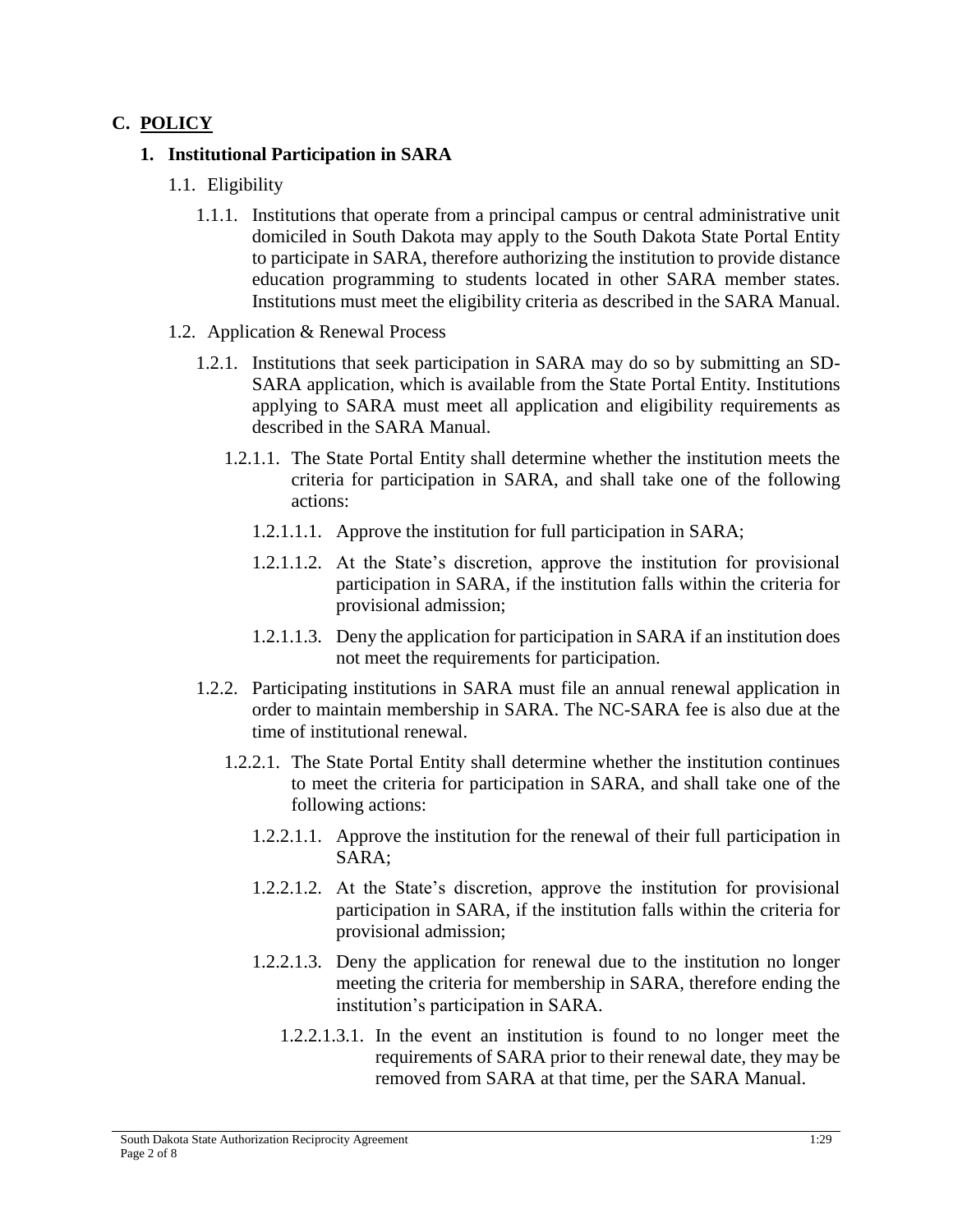1.2.2.1.3.2. Institutions that are removed from participation in SARA must follow the requirements of the SARA Manual for future and current enrollment of distance education students, as the institution is no longer allowed to operate under the authorization of SARA.

#### **2. Fees**

- 2.1. NC-SARA Fees
	- 2.1.1. National Council for State Authorization Reciprocity Agreements fees will become payable to the National Council for State Authorization Reciprocity Agreements upon admission to SARA and renewal fees will be due at such times and in such amounts as the National Council for State Authorization Reciprocity Agreements may specify.

#### 2.2. SD-SARA Fees

- 2.2.1. The State Portal Entity shall establish an annual SD-SARA fee at a level required to cover the cost of administering SARA. The annual SD-SARA fee will be based upon the State of South Dakota fiscal year, which runs from July 1 through June 30.
	- 2.2.1.1. Any changes to the fee structure will be adopted by the Board of Regents at its first official meeting following the close of the Legislative Session.
- 2.2.2. Initial Application Fee
	- 2.2.2.1. At the time of submitting an application to participate in SARA, an institution must tender payment sufficient to cover the annual SD-SARA fee. The application will not be approved by the State Portal Agency until the initial application fee has been received.
- 2.2.3. Renewal Fees
	- 2.2.3.1. Renewal payments of the annual SD-SARA fee will be due on July 1.
	- 2.2.3.2. An institution's first SD-SARA renewal fee will be prorated based on the date that the institution receives approval from the National Council for State Authorization Reciprocity Agreements. The State Portal Entity will determine the prorated amount by calculating 1/12 of the annual SD-SARA fee for each full or partial month that the institution participates in SARA.
- 2.2.4. No refunds or proration of the SD-SARA annual fee will be made if an institution elects to withdraw from SARA or if its right to participate is terminated by the State Portal Entity.
- 2.2.5. Failure to Pay Fees
	- 2.2.5.1. Institutions will forfeit their right to participate in SARA if they fail to pay fees required by National Council for State Authorization Reciprocity Agreements or by the State Portal Entity.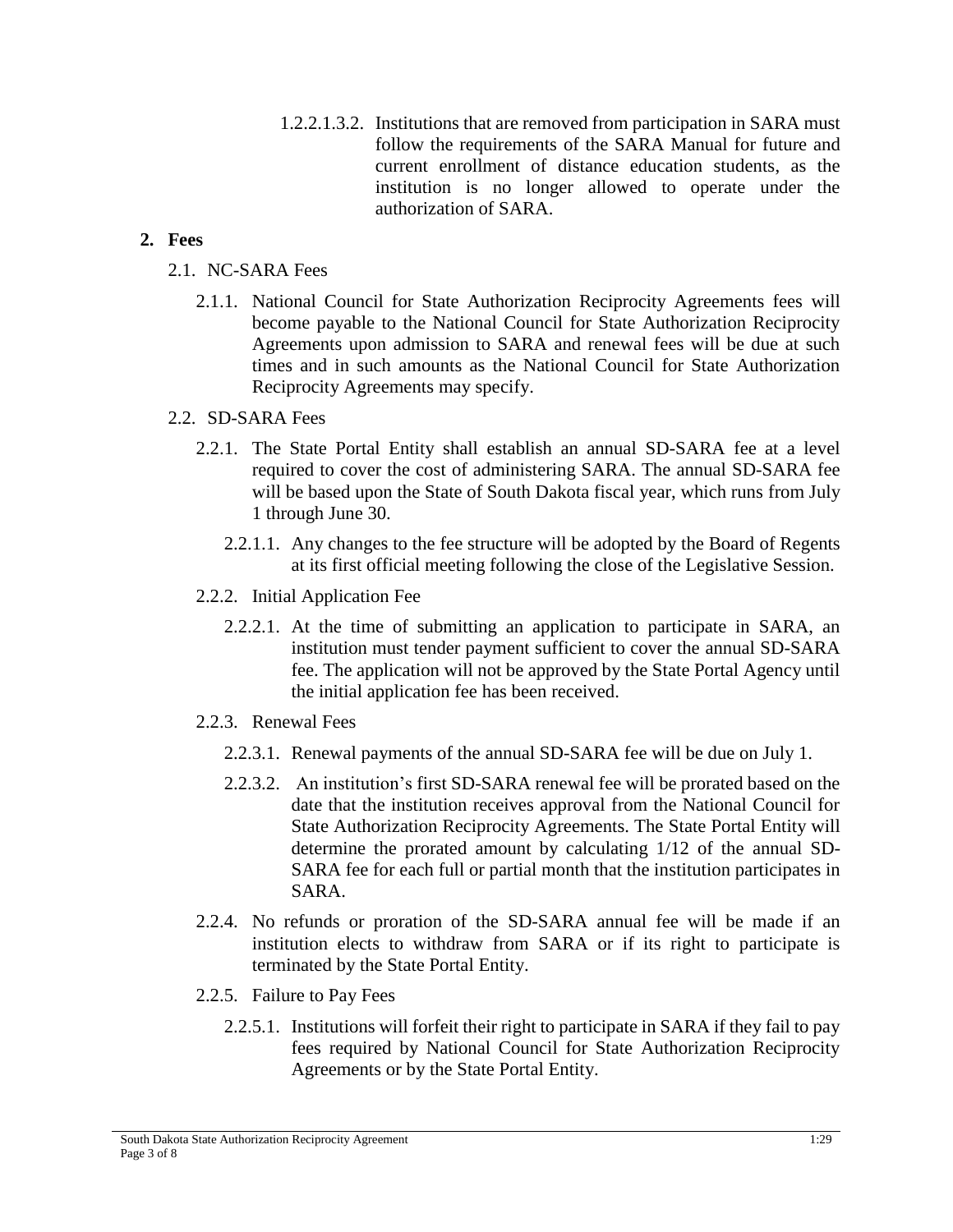- 2.2.5.1.1. Termination for failure to pay National Council for State Authorization Reciprocity Agreements fees will be effective upon receipt of notice by the State Portal Entity from the National Council for State Authorization Reciprocity Agreements.
- 2.2.5.1.2. Termination for failure to pay the annual SD-SARA fee will become effective on August 1.

### **3. Student Complaint Process & Reporting**

A complaint is a written, signed allegation that a postsecondary institution does not meet the state authorization requirements of SDCL ch 13-48; an allegation that a postsecondary institution violated deceptive trade practices and consumer protections guaranteed by SDCL ch 37-24; or an allegation raised by a distance education student that a SARA institution does not meet standards established by the institution's accrediting agency or SARA.

Disputes involving student grades or student conduct violations are governed entirely by institutional policy and the laws of the SARA institution's home state and do not constitute complaints for purposes of this policy.

3.1. Student Complaint Process

The State Portal Entity Contact will be responsible for reviewing and administering complaints submitted by distance education students, hereafter, "complainants," that a South Dakota institution that participates in SARA does not meet standards established by the institution's accrediting agency or SARA. Complaints reviewable under this policy include allegations by a distance education student of harm caused because a SARA institution operated a course or program contrary the requirements of NC-SARA, per the SARA Manual.

- 3.1.1. Complaints shall first be reviewed to determine whether they have been processed through the institution's own procedures for resolution of complaints.
	- 3.1.1.1. Complaints that have not been reviewed by the SARA institution will be referred to it for review and resolution within the time frames established under institutional policy.
		- 3.1.1.1.1. The State Portal Entity Contact will notify complainants at the time a complaint is forwarded to the SARA institution and will advise complainants of their right to request further review of the institutional determination if they process their complaints through the institutional procedure but find the institutional response unsatisfactory.
		- 3.1.1.1.2. If a complainant declines to participate in the SARA institution's complaint procedures, the complaint will be deemed to have been withdrawn, and no further action will be taken on the complaint.
- 3.1.2. Complainants who processed their complaints through institutional complaint resolution procedures but remain dissatisfied with the outcome of the institutional process may request that the State Portal Entity Contact review the institutional resolution of the complaint.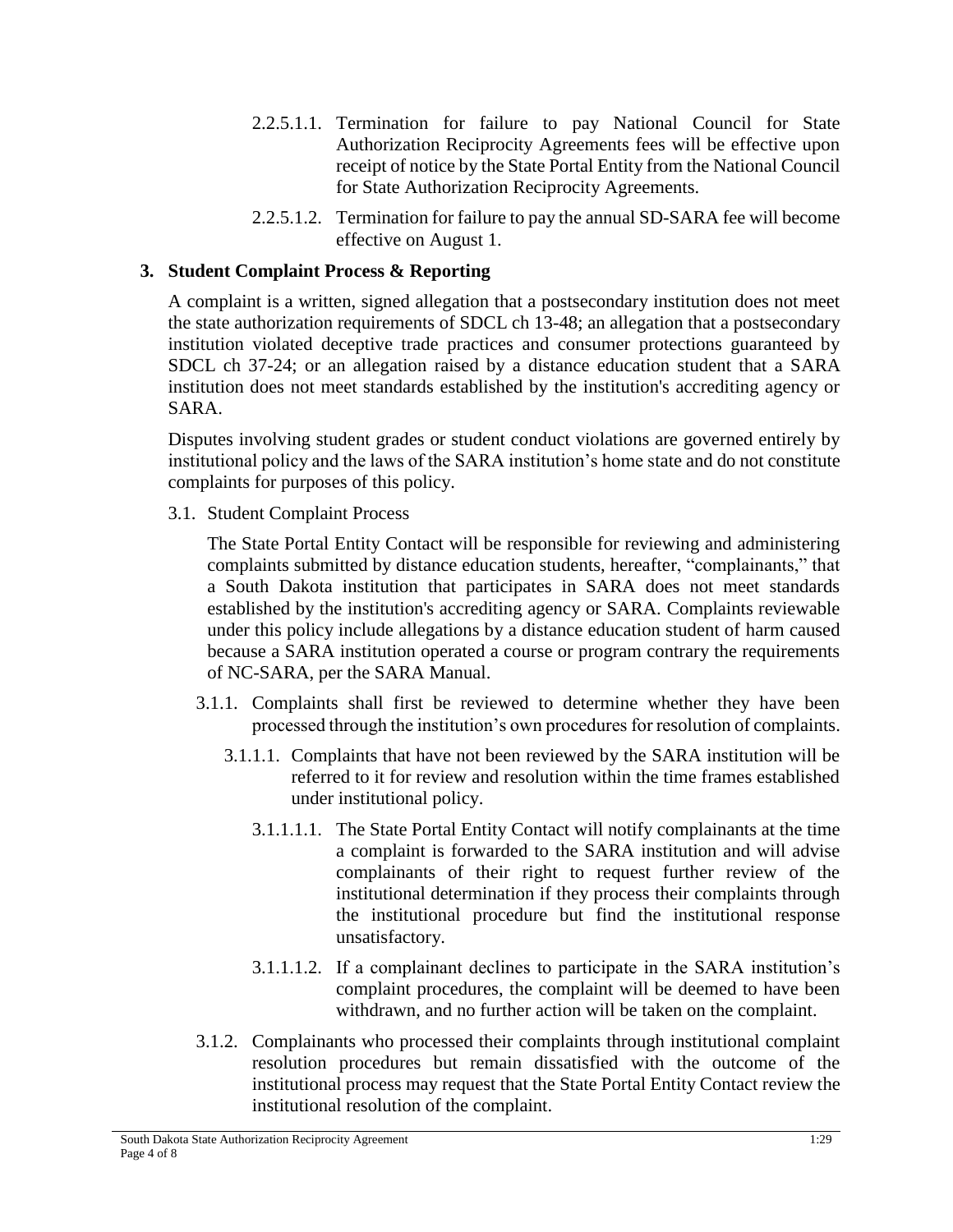- 3.1.2.1. The request for review of a SARA institution's decision must be filed with the State Portal Entity Contact within two years of the incident about which the complaint is made.
- 3.1.2.2. The request for review must be accompanied by copies of all correspondence, filings and documents exchanged between the complainant and the institution.
- 3.1.2.3. The request shall specify:
	- the basis for believing that the institutional action is inconsistent with accreditation or SARA requirements;
	- the harm caused to the complainant by virtue of the inconsistency; and
	- the corrective action that the complainant seeks.
	- If the complainant alleges that institutional documents were misleading, the request should contain the portions of the catalog, letters or e-mail exchanged between the complainant and the institution and should identify with specificity statements that the complainant found to be misleading and what the complainant understood the statements to mean.
- 3.1.2.4. The State Portal Entity Contact will have no obligation to begin a review until all required documents and statements have been filed.
- 3.1.3. Once all necessary documentation has been received from a complainant, the State Portal Entity Contact shall forward the materials to the institution for written response, which must be submitted to the State Portal Entity within sixty (60) calendar days.
- 3.1.4. Upon receipt of the institutional response, or after sixty (60) calendar days if the institution fails to respond to the allegations, the State Portal Entity Contact may attempt to arrange an informal resolution to the complaint.
	- 3.1.4.1. In this connection, the State Portal Entity Contact may seek the assistance of the SARA institution's accrediting body.
- 3.1.5. If an informal resolution cannot be reached within thirty calendar days, the State Portal Entity Contact shall issue a final resolution to the parties no later than fifteen (15) business days after the time allowed for informal resolution has lapsed.
	- 3.1.5.1. The final resolution shall be binding on both parties.
- 3.2. Appeal of the State Portal Entity Final Resolution
	- 3.2.1. If a final resolution of a complaint adversely affects a legal right, duty, or privilege required by law to be determined after an opportunity for hearing, the institution may appeal the State Portal Entity Contact's final resolution to the Board of Regents.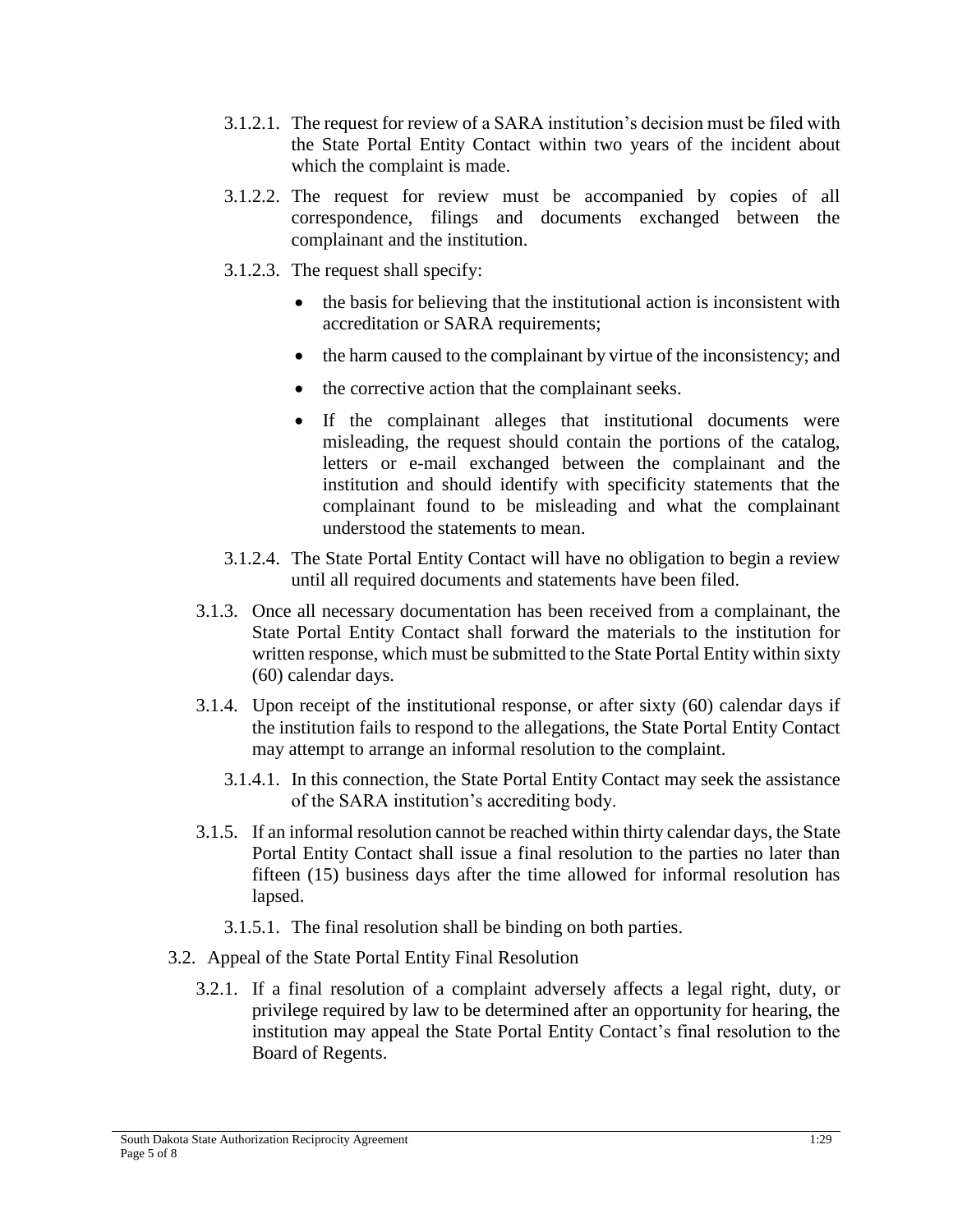- 3.2.1.1. An appeal must be brought within thirty (30) calendar days from the date on which the State Portal Entity Contact deposited the final resolution notice in the United States mail.
- 3.2.1.2. Such an appeal shall state with specificity the legal right, duty, or privilege allegedly affected by the final resolution and shall identify the basis in law for concluding that this legal right, duty or privilege may only be reached by governmental action following a hearing.
	- 3.2.1.2.1. To the extent that the asserted right to a hearing arises from this policy, the institutional application form, or related SARA agreements, policies or standards, the appellant shall have the burden of showing that the State Portal Entity Contact misinterpreted, misapplied or violated a specific term or provision of this policy, the institutional application form, or related SARA agreements, policies or standards.
- 3.2.2. Such an appeal shall set forth allegations asserting a specific factual basis for the appeal that, if proven, would establish that an action attributable to the State Portal Entity Contact deprived the institution of a right, duty or privileged arising under the law, policy, application form, or related SARA agreements, policies or standards that the institution cited as authority for its appeal.
- 3.2.3. The Board of Regents shall refer the matter to the South Dakota Bureau of Administration Office of Hearing Examiners for review, findings and recommended disposition pursuant to SDCL ch 1-26.
- 3.3. Referral of Complaints Not Handled by the State Portal Entity Under SARA
	- 3.3.1. Certain complaints received by the State Portal Entity Contact will be forwarded to others for resolution.
		- 3.3.1.1. Complaints alleging violations of SDCL ch 13-48 will be forwarded to the South Dakota Secretary of State for review and disposition.
		- 3.3.1.2. Complaints alleging violations of SDCL ch 37-24 will be forwarded to the Consumer Affairs Division of the Office of the South Dakota Attorney General for review and disposition.
		- 3.3.1.3. Complaints raised by distance education students residing in South Dakota about SARA institutions domiciled outside South Dakota will be referred to the home state authorities of SARA institutions.
		- 3.3.1.4. Complaints raised by distance education students residing in South Dakota about South Dakota institutions that do not participate in SARA will be referred to the South Dakota Secretary of State.

## **4. Institutional Appeals Process**

- 4.1. Institutional Appeals
	- 4.1.1. In the event that an institution is notified by the State Portal Entity Contact of its intent to remove the institution from participation in SARA, or if the institution is denied initial participation in SARA, the institution may appeal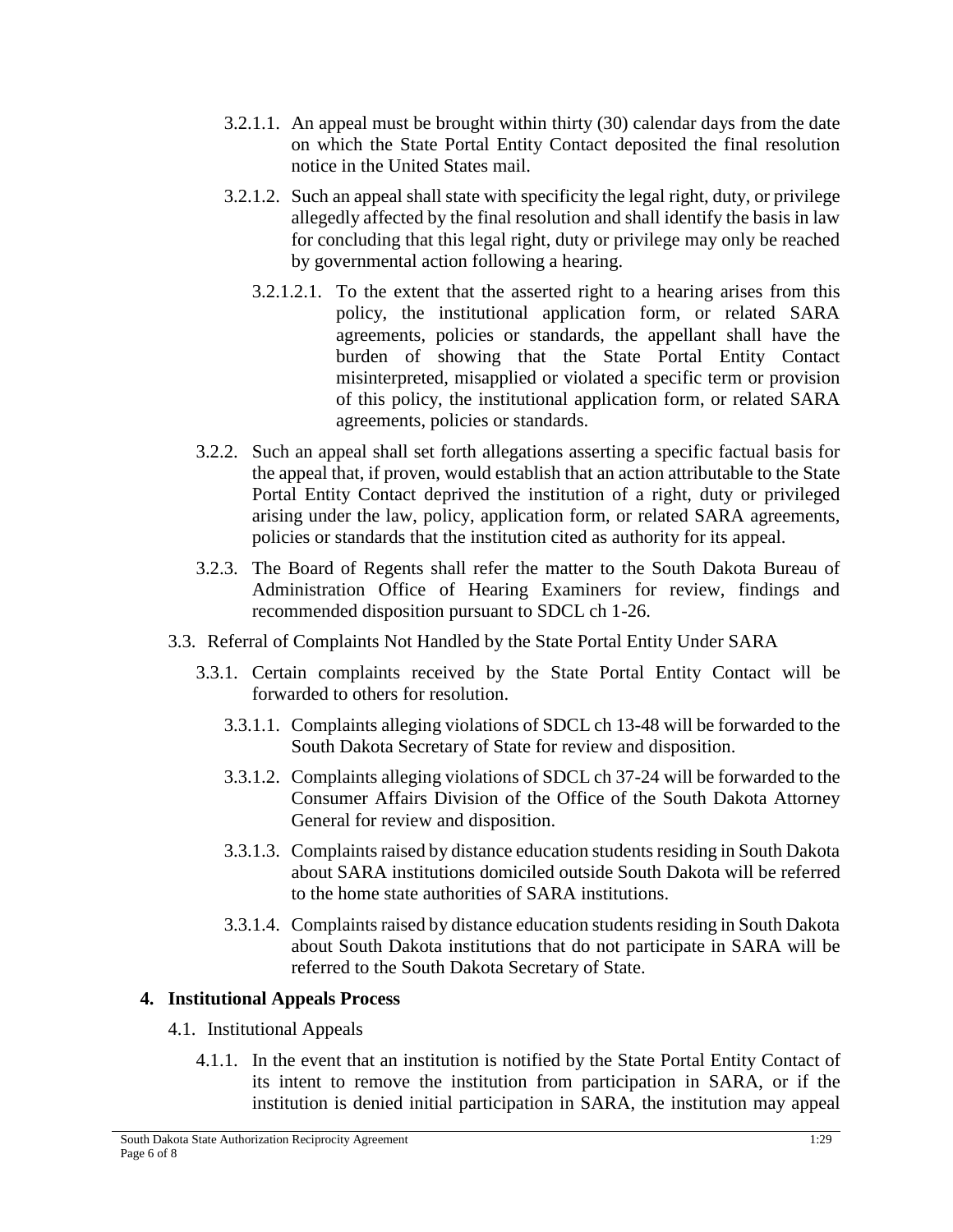the denial of participation to the State Portal Entity for further review by the Executive Director of the South Dakota Board of Regents.

- 4.1.2. Institutions who choose to appeal must do so on the following grounds:
	- 4.1.2.1. The State Portal Entity Contact did not follow procedures as outlined in the SARA Manual. The institution must submit supporting documentation.
	- 4.1.2.2. The State Portal Entity Contact made a mistake in determining that the institution does not meet the eligibility criteria to participate in SARA, as outlined in the SARA Manual. The institution must submit supporting documentation to prove that the institution meets the eligibility criteria for SARA.
- 4.2. Appeals Process
	- 4.2.1. Institutions wishing to appeal their removal or denial of participation from SARA must notify the State Portal Entity Contact in writing of their intent to appeal within five (5) days after receiving notice of their removal from SARA. For institutions who are currently participating in SARA, if no notice to appeal is received within the five (5) day timeframe, the State Portal Entity Contact will take the necessary steps to officially remove the institution from SARA by notifying the NC-SARA office.
	- 4.2.2. Institutions who notify the State Portal Entity Contact of their intent to appeal must submit their official appeal, consisting of a letter stating their reason for appealing, along with the required supporting documentation, within seven (7) days after submitting their notice of their intent to appeal.
	- 4.2.3. Upon receiving the official appeal and supporting documentation, the Executive Director of the Board of Regents will make a determination on the appeal within fourteen (14) days of the receipt of the official appeal.
		- 4.2.3.1. Institutions whose appeals are accepted will remain as a SARA participating institution, or will be granted initial participation in SARA if not already a participating institution.
			- 4.2.3.1.1. The institution must pay all fees associated with SARA participation before participation will be granted or before institutional participation can be renewed.
		- 4.2.3.2. Institutions whose appeals are denied will be notified of the decision of the Executive Director. For institutions currently participating in SARA, the State Portal Entity Contact will take immediate action to have them removed as a SARA participating institution following the notification of the decision of the Executive Director.
	- 4.2.4. If an institution's SARA participation expires during the appeals process, they will remain a participating institution until such time as the appeals process can be resolved.